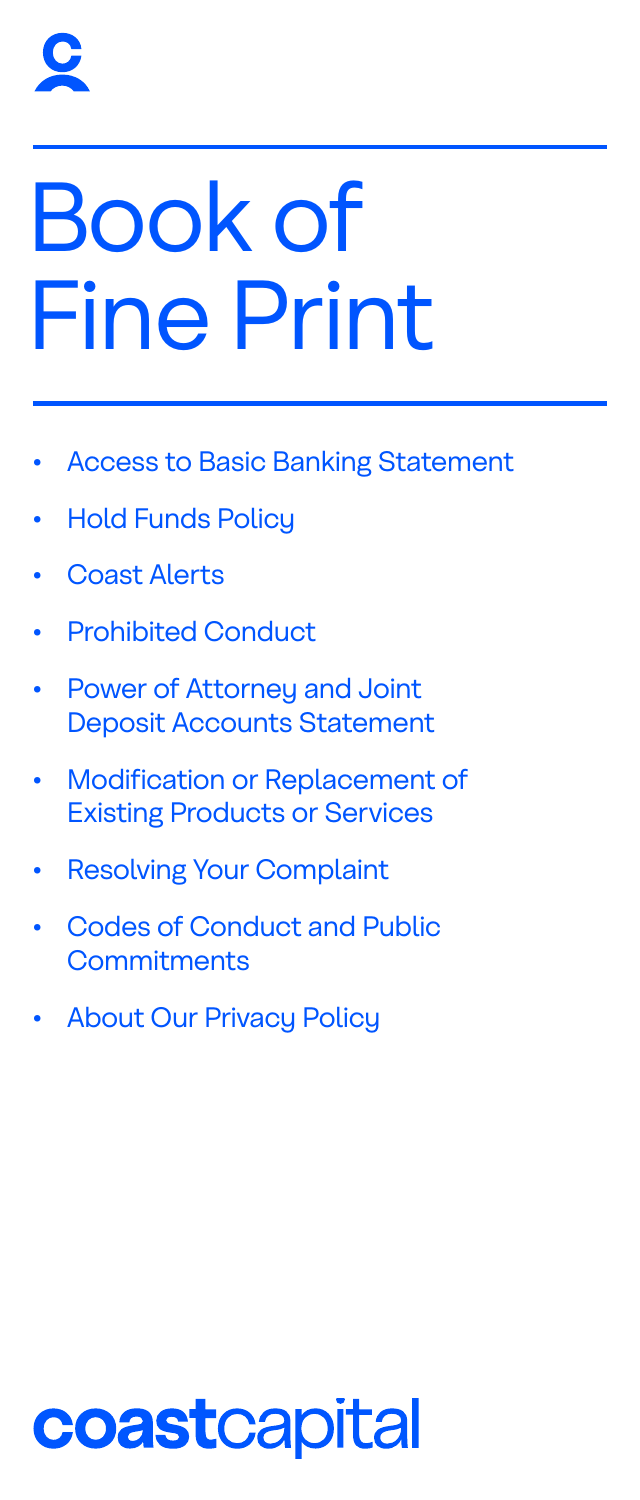### **Table of Contents**

| <b>Access to Basic Banking Statement</b>                                      | 1  |
|-------------------------------------------------------------------------------|----|
| <b>Hold Funds Policy</b>                                                      | 8  |
| <b>Coast Alerts</b>                                                           | 11 |
| <b>Prohibited Conduct</b>                                                     | 13 |
| Power of Attorney and<br><b>Joint Deposit Accounts</b>                        | 18 |
| <b>Modification or Replacement of</b><br><b>Existing Products or Services</b> | 22 |
| <b>Resolving Your Complaint</b>                                               | 24 |
| <b>Codes of Conduct and</b><br><b>Public Commitments</b>                      | 28 |
| <b>About Our Privacy Policy</b>                                               | 30 |

### **Access to Basic Banking Statement**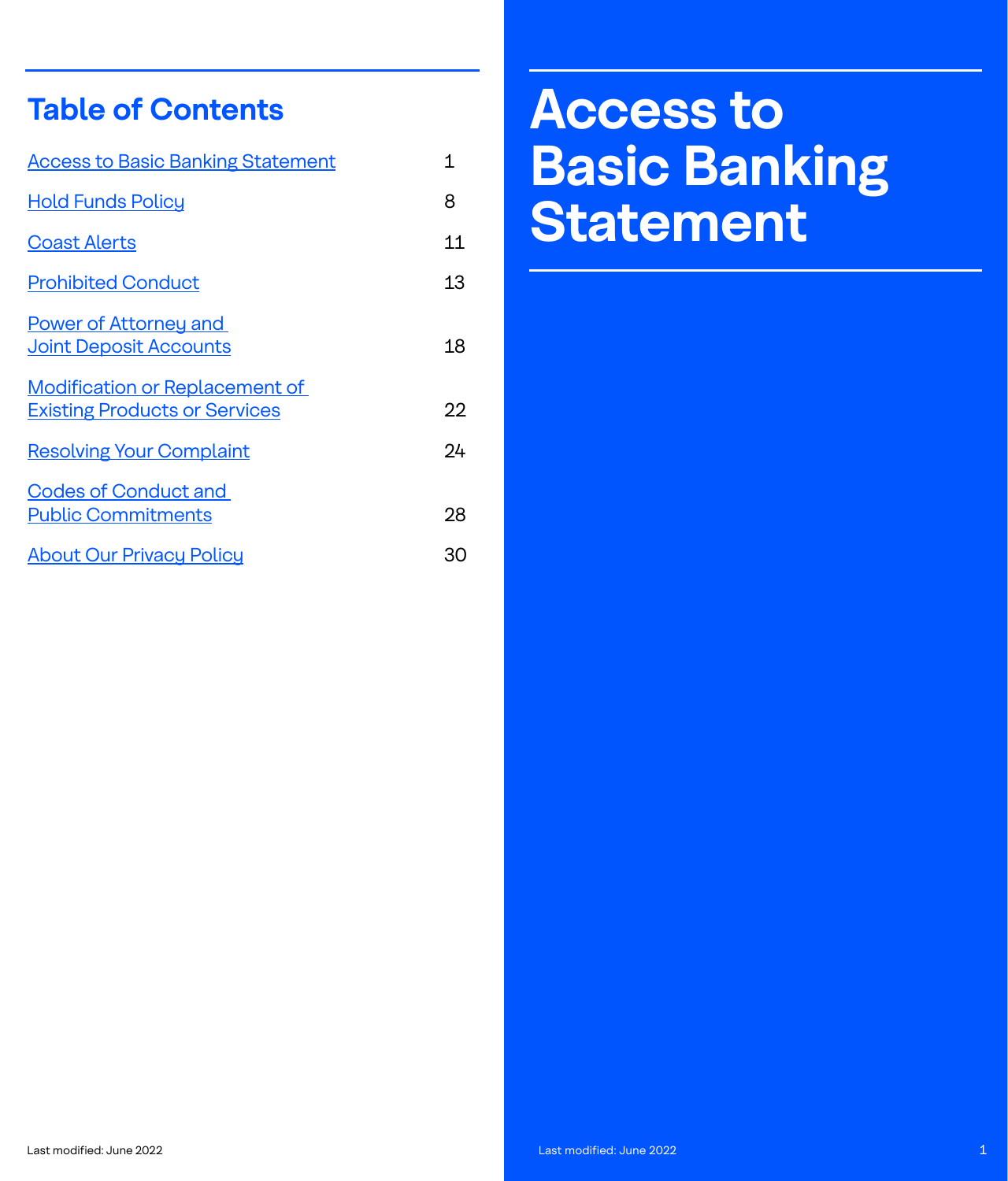### **Access to Basic Banking Statement**

At Coast Capital Savings Federal Credit Union ("**Coast Capital**") you may open a retail deposit account at any of our branch locations as long as you meet certain conditions. Even if you don't have an account with us, you may cash Government of Canada cheques or other instruments, free of charge, as long as you meet certain conditions.

In this section, you'll find information on the conditions for opening a retail deposit account or cashing a Government of Canada cheque or other instrument, as well as lists of acceptable forms of customer identification and Frequently Asked Questions (FAQs).

### **Opening an account.**

### **Required Information**

In order to open a retail deposit account you must:

- 1. Present documents to verify your identity. To satisfy this requirement, either:
	- a. Present two documents from a reliable source. One document must include your name and address, and the other document must include your name and date of birth. Documentation from a reliable source includes:
		- i. Identification issued by Government of Canada or government of a province,
		- ii. Recent notices of tax assessments issued by the Government of Canada or the government of a province or municipality,
		- iii. Recent statements of benefits from the Government of Canada or the government of a province,
		- iv. Recent Canadian public utility bills,
- v. Recent bank account or credit card statements
- vi. Foreign passports, or
- b. Provide a document from a reliable source that includes your name and date of birth, and arrange for your identify to be confirmed by:
	- i. A Member in good standing of Coast Capital, or
	- ii. A Person of good standing in the community where the point of service or branch is located.
- 2. Allow Coast Capital to verify the pieces of identification and information you have provided and verify whether any reason to refuse to open a retail deposit account apply to you.
- 3. Become a member of Coast Capital.

We will record particulars of any identification document you present to us.

If any piece of identification you present bears your former name, you must also present a certificate evidencing your name change, or a certified copy of that certificate.

If, after we have an opportunity to review the pieces of identification and information provided, and we reasonably suspect misrepresentation of your identity, we may require you to present a Canadian federal or provincial government issued piece of identification that bears your photograph and signature.

### **Reasons to Refuse**

We will refuse to open a retail deposit account if:

- 1. We reasonably believe the account will be used for illegal or fraudulent purposes;
- 2. You have a history of illegal or fraudulent activity relating to banks or other financial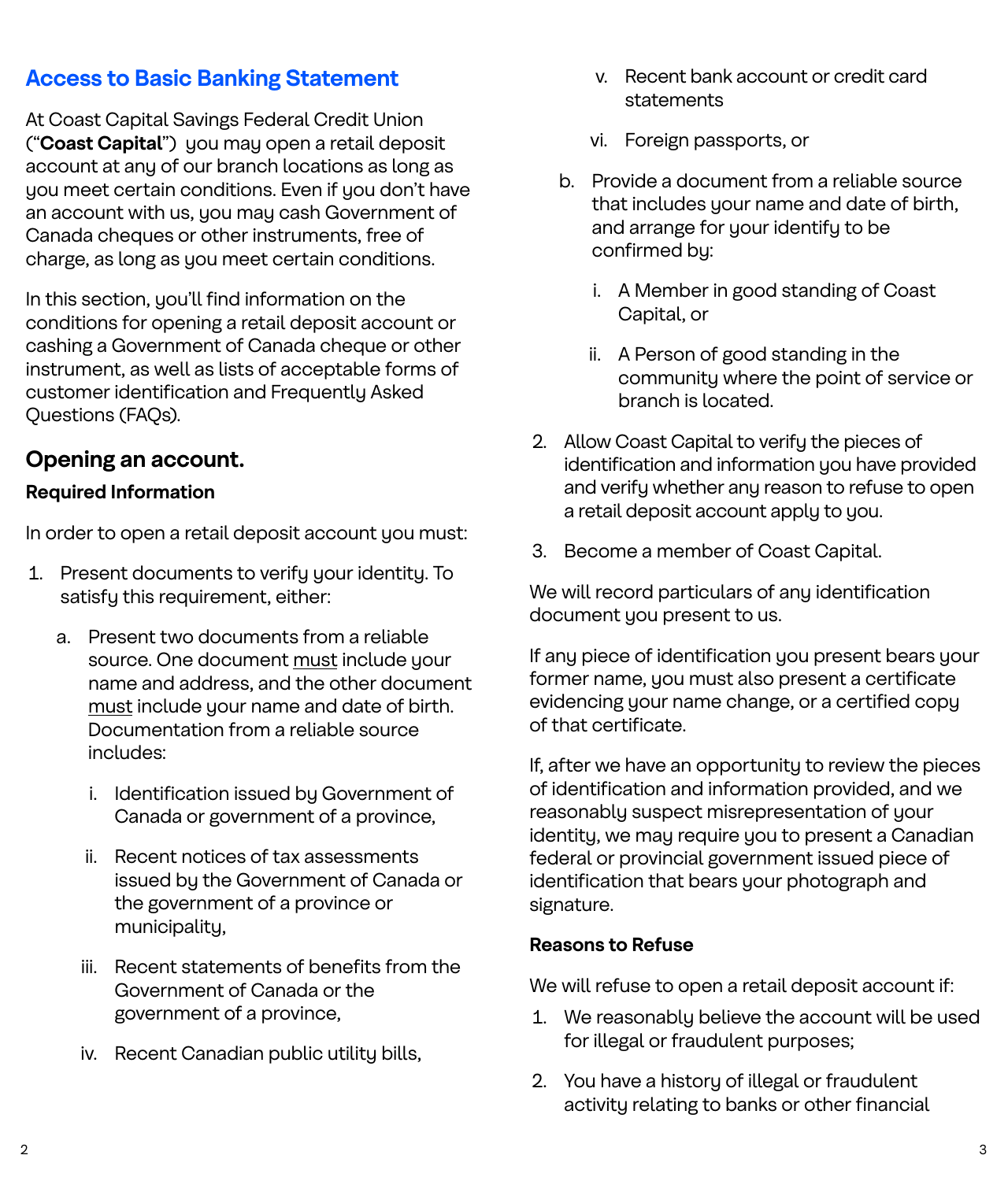service providers, and have engaged in this activity less than seven years before you request to open an account;

- 3. We reasonably believe you knowingly made a material misrepresentation when providing information for the purpose of opening the account;
- 4. We reasonably believe it is necessary to refuse to open the account to protect our members or employees from physical harm, harassment, or other abuse;
- 5. You have not provided the identification or information required for account opening; or
- 6. You refuse or are unable to become a member of Coast Capital.

If we refuse to open a retail deposit account for you, we will provide a letter advising that we have refused to open the account. The letter will also include information on our complaint handling procedures, contact information for the Ombudsman for Banking Services and Investments as well as for the Financial Consumer Agency of Canada.

### **Cashing government cheques or instruments.**

### **Required Information**

In order to cash your Government of Canada cheque or instrument, you must present us with either:

- A. Two valid pieces of identification from a reliable source. One document must include your name and address, the other document must include your name and date of birth. Acceptable documents include:
	- i. Identification issued by the Government of Canada or the government of a province,
- ii. Recent notices of tax assessments issued by the Government of Canada or the government of a province or municipality,
- iii. Recent statements of benefits from the Government of Canada or the government of a province,
- iv. Recent Canadian public utility bills,
- v. Recent bank account or credit card statements,
- vi. Foreign passports, or
- B. One piece of identification that is issued by the Government of Canada or the government of a province and that bears your signature and photograph, or
- C. Any document from a reliable source that includes your name and date of birth, and arrange for your identify to be confirmed by:
	- i. Member of Coast Capital who is in good standing; or,
	- ii. Person of good standing in the community where the point of service or branch is located.

### **We are not required to cash a government cheque or instrument if:**

- 1. The Government cheque or instrument is greater than \$1,750.00; or
- 2. There is evidence that the cheque or instrument has been altered or counterfeit; or
- 3. If Coast Capital has reasonable grounds to believe that there has been illegal or fraudulent activity in relation to the cheque or instrument.

If we refuse to cash a Government cheque or instrument, we will provide you a letter advising that we have refused to cash the cheque or instrument. The letter will detail Coast Capital's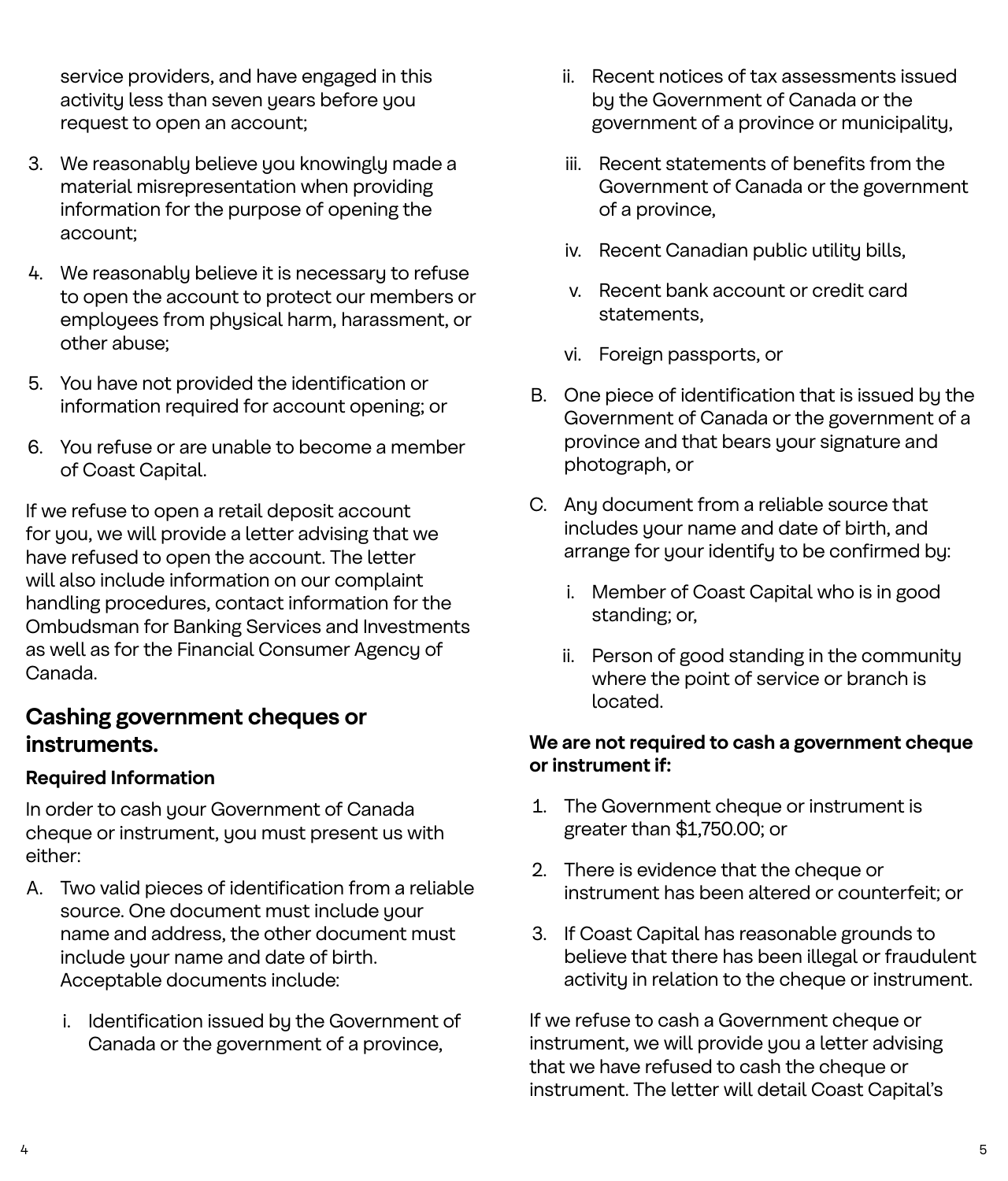complaints procedures, as well as contact information for the Financial Consumer Agency of Canada and our external complaints body.

Note: Any documents required to be presented for the purposes of opening a retail deposit account, accessing funds, or cashing Government cheques or instruments MUST be:

- a. Original, valid and not substantially defaced; and
- b. In the case of a piece of identification issued by the government of a province, usable for identification purposes under the law of the issuing province.

### **Frequently Asked Questions**

### **Q: Do I need to make a minimum deposit?**

A: No, you don't need to make a minimum deposit to open a retail deposit account. However, you are required to become a Coast Capital member and purchase five membership shares.

### **Q: Do I need a permanent address to open a retail deposit account?**

A: As a federal credit union, we require you to provide a permanent residential address in order to become a member and to open a retail deposit account. Further, we are required by law to request your address, and we may ask you for supporting documentation such as a recent phone bill showing your name and address to verify you live where you say you do.

### **Q: How do I become a member of Coast Capital?**

A: Once we verify your identification and information provided, you complete an application for membership and purchase five membership shares in the equity capital of Coast Capital. Upon issuance of the membership shares, we record your name and permanent address in our membership register. From there, you will have all

the rights and responsibilities of a member as outlined in our Credit Union Rules.

### **Q: Do I need to be employed to open a retail deposit account?**

A: No, you do not need to be employed to open a retail deposit account. However, we are required by law to ask about the nature of your principal business or occupation.

### **Q: Can I open a retail deposit account if I've been bankrupt?**

A: Yes, you may open a retail deposit account even if you have declared bankruptcy, as long as, there is no evidence indicating the bankruptcy was due to fraudulent or illegal activity.

### **Q: What is a Government of Canada cheque or instrument?**

A: Any cheque or instrument issued by the federal government, such as an Employment Insurance, Old Age Security, or GST credit would be considered a 'Government of Canada cheque or instrument'. Cheques or instruments issued by provincial governments or their agents are not considered 'Government of Canada cheques or instruments'.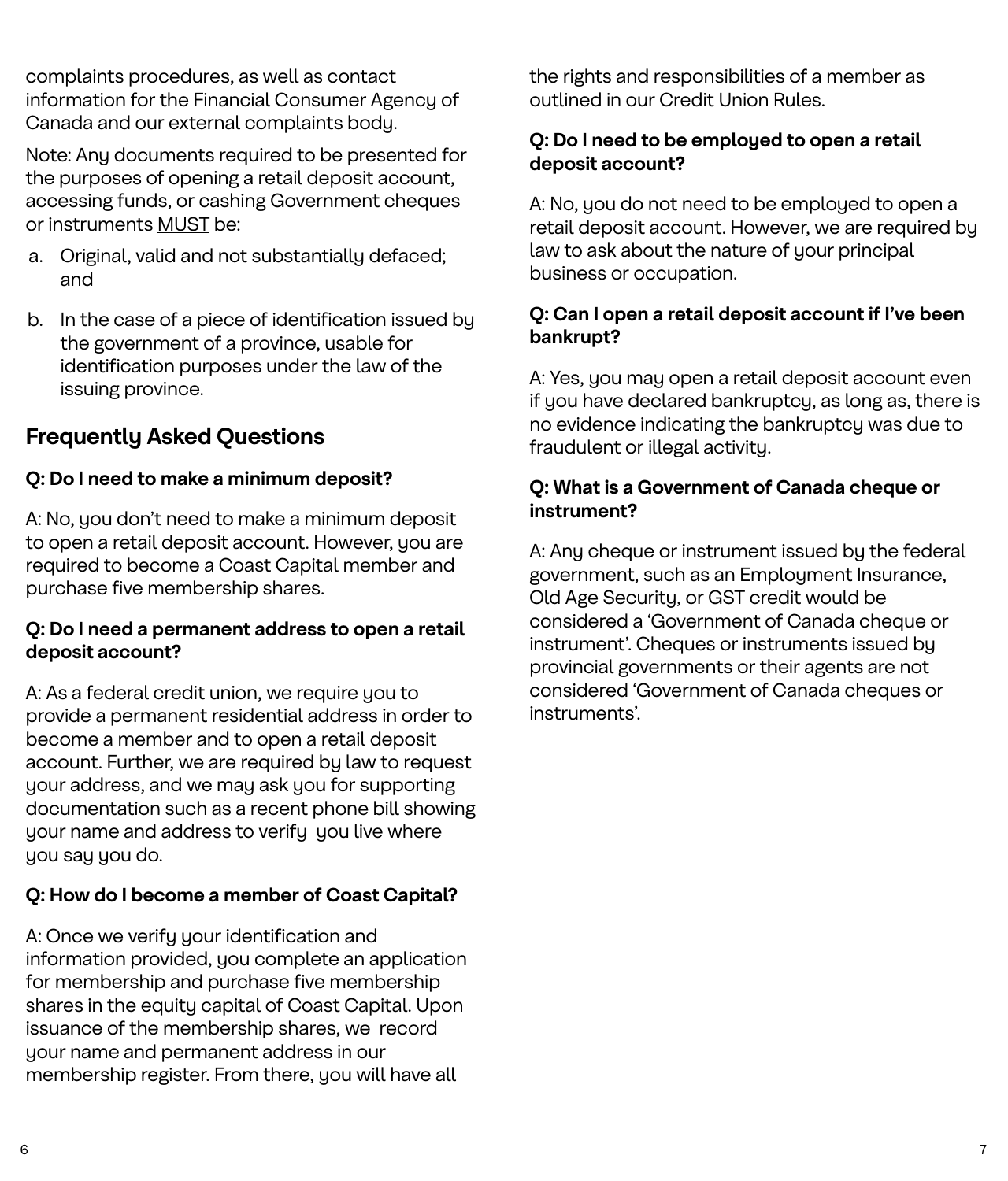# <span id="page-5-0"></span>**Hold Funds Policy**

### **Hold Funds Policy**

*(For the purpose of this policy, "cheque" includes paper-based negotiable instruments such as certified cheques, bank drafts or money orders.)* 

#### **Holds for personal accounts.**

When you deposit a cheque into your **Coast Capital personal deposit account**, we may withhold the funds for a short time, until the cheque is cleared at the financial institution on which it is drawn. This is called a "hold-funds period". When a hold-funds period is in effect, your held funds will not be available for withdrawal or used for payments.

Our standard hold-funds period for cheques that are encoded with magnetic ink character recognition and are not damaged or mutilated is a maximum of five (5) business days, starting from the day you deposit the cheque.

(*For the purpose of this policy, "business day" refers to regular weekdays only and excludes Saturdays, Sundays, and statutory holidays.*)

For cheques deposited to your personal deposit account, we make the first \$100 of the funds deposited available to you immediately.

We may extend the maximum hold period or restrict access to the first \$100 of all funds deposited if:

- a cheque has been endorsed more than once
- a cheque is deposited six months or more after it was dated
- a cheque is not issued in Canadian dollars
- a cheque is issued from an account at a bank branch outside of Canada
- we have reasonable grounds to suspect there may be illegal or fraudulent activity in relation to an account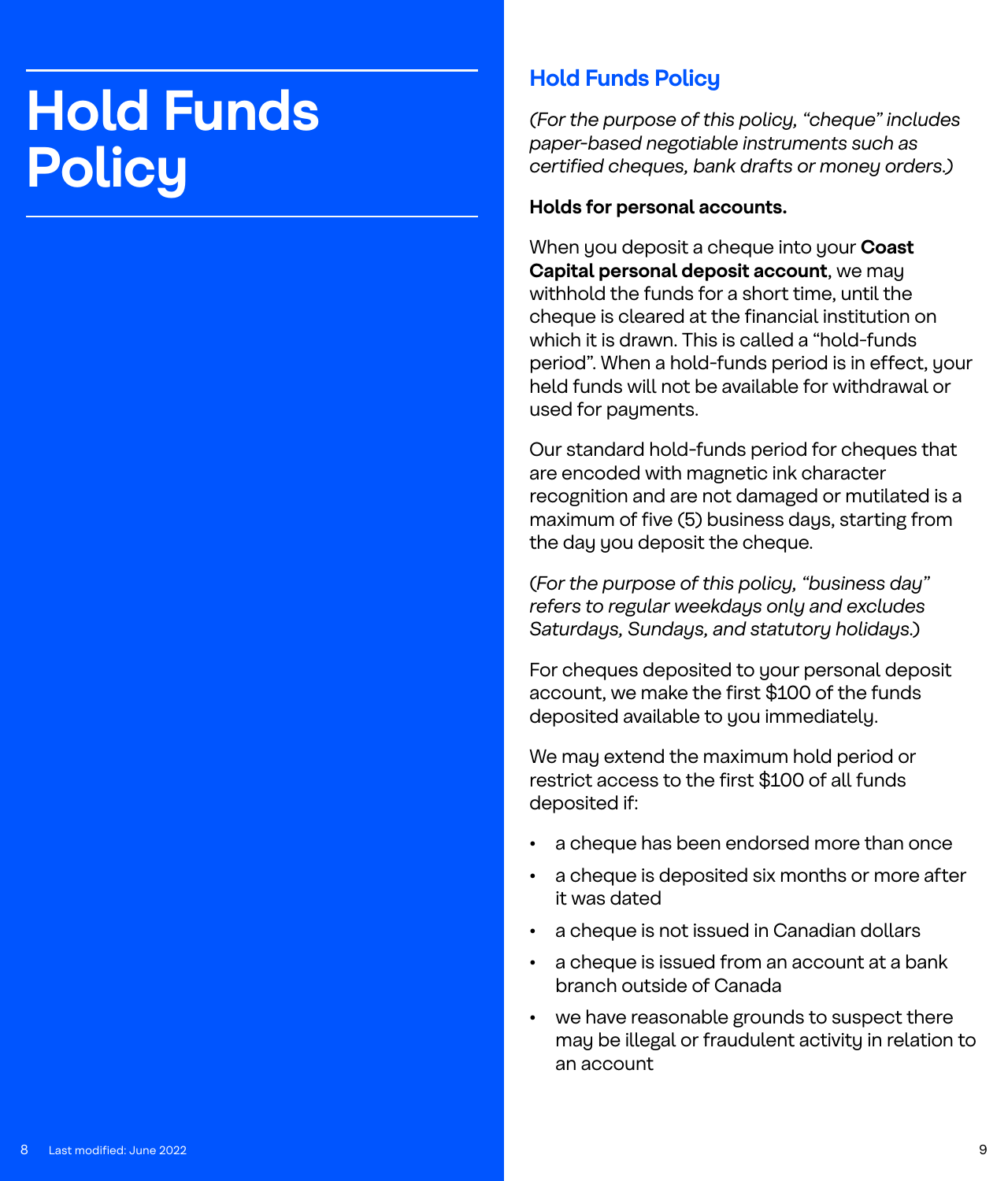#### <span id="page-6-0"></span>**Holds for business accounts.**

If you deposit a cheque into a **Coast Capital business deposit account**, which is held by an eligible enterprise, we may extend the maximum hold period if we have reasonable grounds to believe there is a material increased credit risk.

*(For the purpose of this policy, "eligible enterprise" includes businesses with authorized credit of less than \$1 million, fewer than 500 employees, and annual revenues of less than \$50 million.)* 

### **Factors that can influence the hold-funds period.**

The length of time you have been a member of Coast Capital, the amount of funds currently held in your account, and the amount and characteristics of the cheque being deposited may influence whether the funds will be held. In some circumstances cheques may be sent to "collection", which means the funds will be credited to your account only once the cheque clears the other financial institution and Coast Capital has received the funds.

### **Your responsibility.**

Ultimately, you are responsible for any cheque you deposit. If we must return a cheque for any reason, we will remove the funds from your account. Cheques may be returned if they are drawn on an account with non-sufficient funds (NSF) or on a closed account, or in response to a stop payment request. This may occur after the maximum hold period on a cheque expires.

### **Coast Alerts**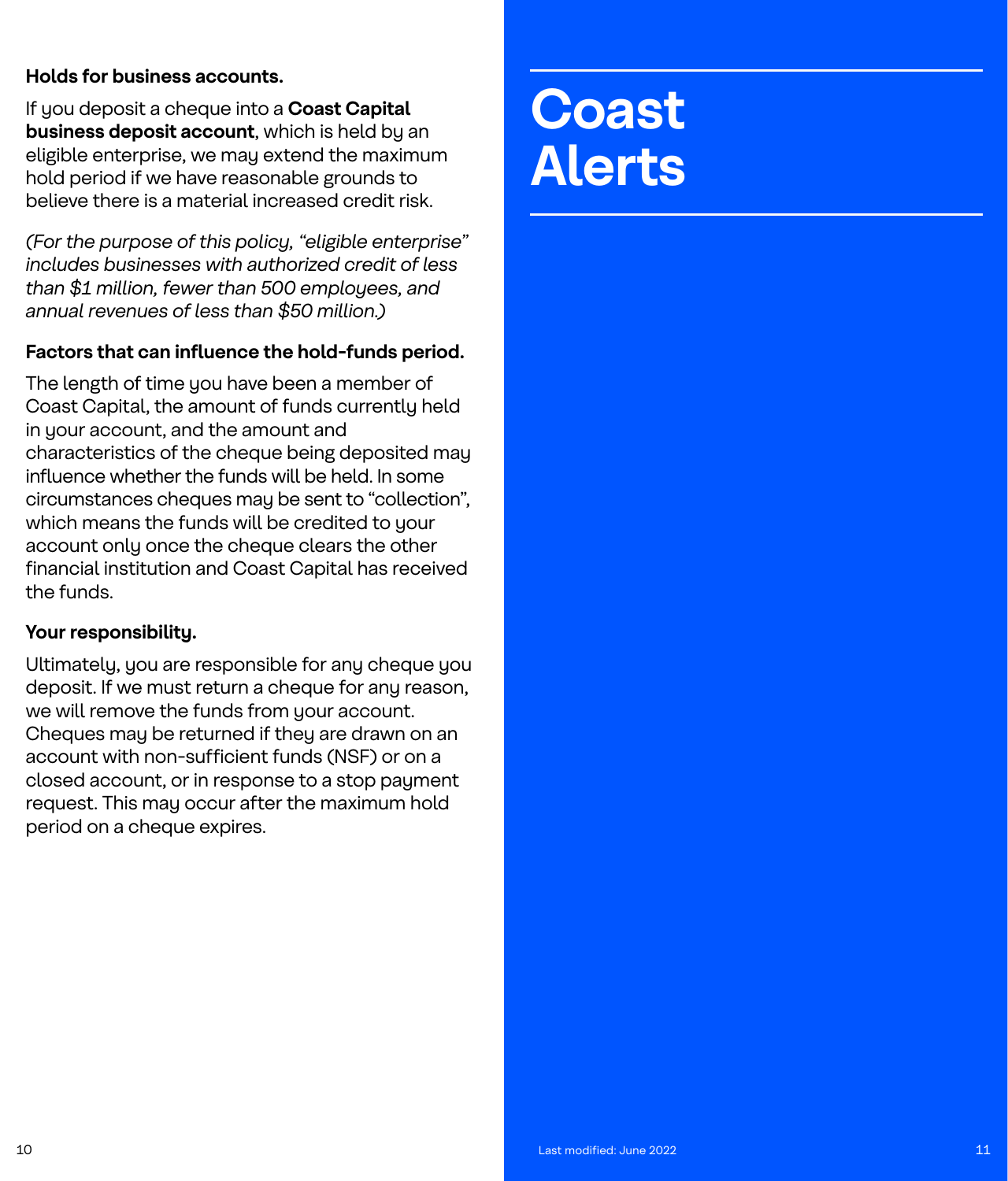### <span id="page-7-0"></span>**Coast Alerts**

Commencing in Summer 2022, we will send you automatic electronic alerts regarding your personal deposit accounts, and/or credit products, as applicable.

Alerts will be sent to your email address if your balance or available credit falls below \$100 or any amount you indicate to us.

If you do not communicate a threshold amount to us, the threshold amount will be set to \$100.

You may opt-out of receiving these alerts at any time through Coast Online Banking, Coast Mobile Banking or by contacting us.

You will not receive threshold alerts if we have not been provided with your email address.

For more information about Coast Alerts, please visit [coastcapitalsavings.com/alerts](https://www.coastcapitalsavings.com/alerts) or contact the Advice Centre at **1.888.517.7000**

## **Prohibited Conduct**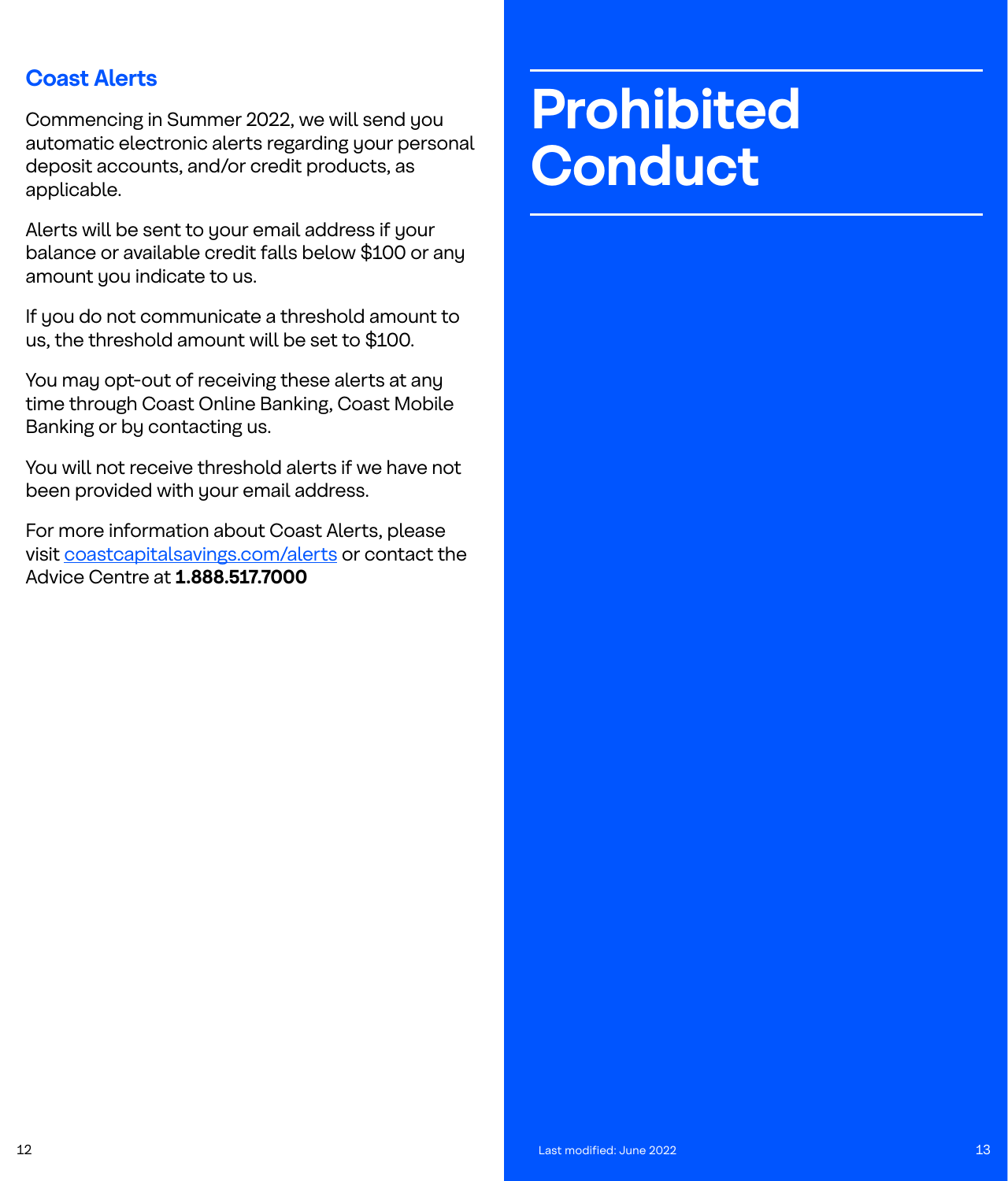### **Prohibited Conduct**

Coast Capital Savings Federal Credit Union ("**Coast Capital**") is governed by the *Bank Act*, which requires us to inform you of our obligation not to:

- 1. Impose undue pressure or coerce a person $1$  for any purpose, including to obtain a product or service as a condition for obtaining another product or service from Coast Capital (also known as, 'coercive tied selling');
- 2. Take advantage of a person.

### **What is undue pressure?**

Undue pressure means any pressure, imposed in the form of a practice or a communication or otherwise, that could be considered to be excessive or persistent in the circumstances.

### **What is coercive tied selling?**

Coercive tied selling means being unduly pressured to buy a product or service you don't want, from us or our affiliates, just to obtain another product or service. The following examples will help to illustrate coercive tied selling and what is not allowed:

**Scenario 1:** A Coast Capital mortgage specialist tells you that you qualify for a home mortgage. However, you are also told we will approve your mortgage **only** if you transfer your investments to Coast Capital or one of our affiliates.

**Scenario 2:** A Coast Capital credit officer tells you that you qualify for a Registered Retirement Savings Plan (RRSP) loan. However, you are also told we will approve the loan **only** if you redeposit the money in a Coast Capital GIC.

Both of these scenarios are examples of coercive tied selling, and are against the law. If you qualify for a product, a Coast Capital employee is not allowed to unduly pressure you to buy another unwanted product or service as a condition for receiving the product you want.

### **What IS NOT coercive tied selling?**

Certain sales practices do not constitute coercive tied selling. For example, **preferential pricing** and **bundling of products and services** offers existing and potential members better prices or more favorable terms, as a tangible way to show our interest in your business and appreciation for your loyalty. Neither of these is coercive tied selling because they provide members the choice to buy the product or service on its own, or take advantage of preferential or bundling incentives.

### **What is preferential pricing?**

Preferential pricing means offering members a better price or rate on all or part of their business with Coast Capital. You may be familiar with this if, for example, a printer offers a lower price per business card when you purchase a thousand cards instead of a hundred. Similarly, at Coast Capital, we may be able to offer you preferential pricing – a higher interest rate on investments or a lower interest rate on loans – if you use more of our products or services. The following examples will help to illustrate preferential pricing:

**Scenario 3:** After approving your application for a home mortgage from Coast Capital, your mortgage specialist tells you that this mortgage would be available at a lower interest rate if you transfer your investments to Coast Capital or one of our affiliates.

**Scenario 4:** After approving your application for a RRSP loan, your credit officer offers you a lower interest rate if you use the loan to deposit funds in a Coast Capital GIC.

The practices illustrated above are acceptable because the approvals of your mortgage and RRSP loan are **not conditional** on you taking another of our products or services. Preferential pricing simply encourages you to choose to provide us more of your business.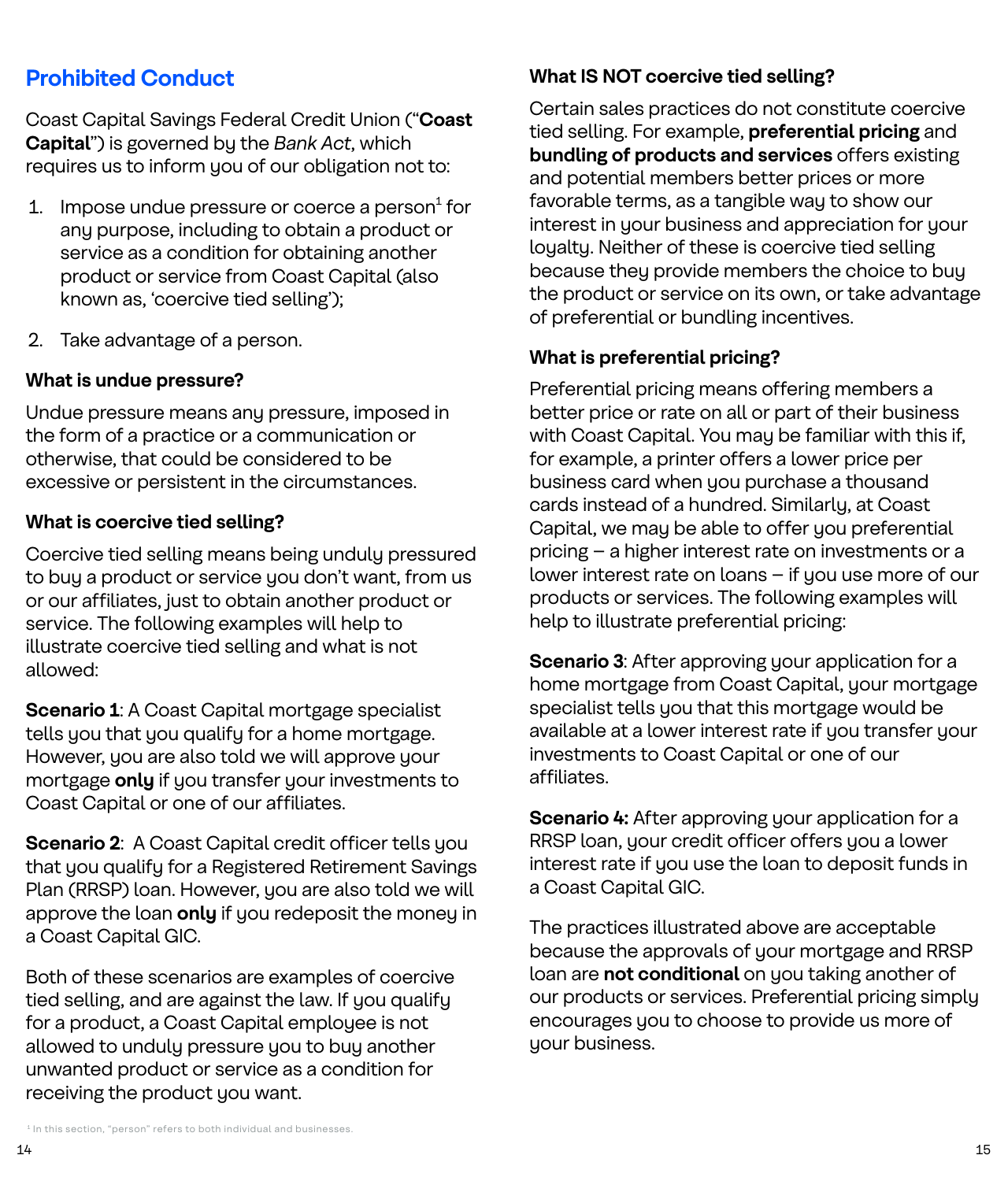### **What is bundling of products and services?**

Coast Capital often combines products or services to provide members better prices, incentives, or more favourable terms. By linking or bundling our products or services, we are often able to offer them to you at a lower combined price, compared to buying each product on its own. A common example you may be familiar with is when a fastfood chain advertises a meal combination that includes a burger, fries, and a drink. The overall price is lower than if you bought each item separately. Similarly, we may offer bundled financial services or products so that you can take advantage of packaged prices that are less than the sum of the individual items. The following example will help to illustrate bundling of products and services:

**Scenario 5:** You plan to open a deposit account with charges for individual transactions. The Coast Capital employee offers a package of services including a comparable deposit account, a credit card with no annual fee, and a discount on purchasing office cheques. The total price for the package is less than if you purchased each product and service separately.

Bundling products and services in this way is permitted because you have the choice to buy the items individually or in a package.

### **How do we manage our credit risk?**

Carefully managing the risk on the loans we approve, ensures the safety of our members, depositors, and creditors. At law, Coast Capital is allowed to impose certain requirements on borrowers as a condition for granting a loan, but only to the extent necessary to manage our risk. The following example will help to illustrate how we manage such risk:

**Scenario 6:** You apply for an operating loan for your business. To manage the risk associated with the loan, Coast Capital requires your business to maintain an operating account with us as a condition for obtaining the loan.

The above example is legal and necessary. Maintaining your business' operating account with Coast Capital allows us to assess possible risks associated with your business' cash flow, and manage the risk associated with the loan. However, our requirements for borrowers will always be reasonable and consistent with our level of risk.

### **Our commitment to you.**

We expect all Coast Capital employees to comply with the law prohibiting undue pressure, coercion, or taking advantage of any person, for any purpose. To ensure this, we provide our employees with information and regular training on acceptable sales practices. We urge you to let us know if you believe you have experienced any of these prohibited activities in any of your dealings with us. Information regarding how to contact us can be found in the "Resolving Your Complaint" section of this booklet.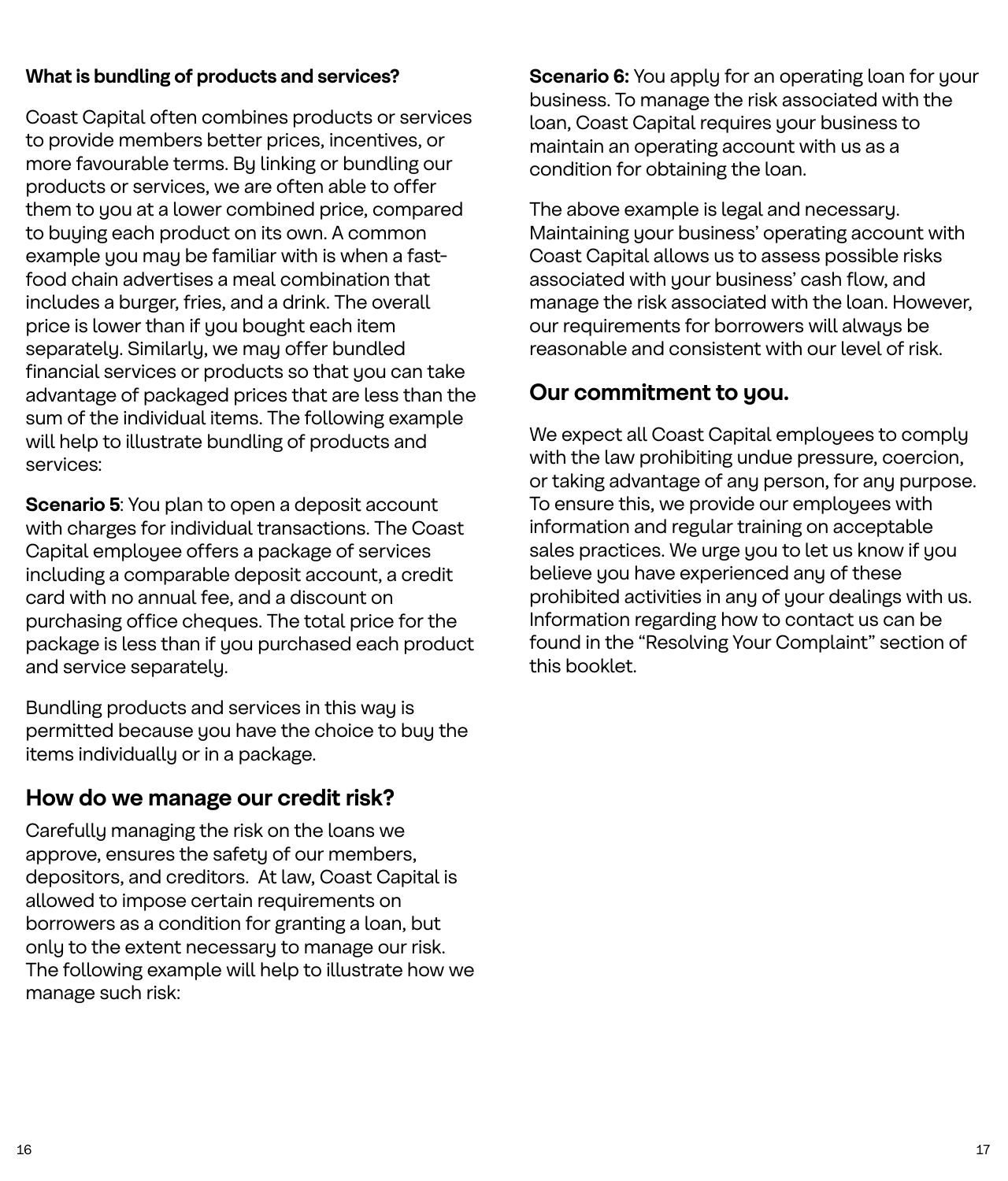### <span id="page-10-0"></span>**Power of Attorney and Joint Deposit Accounts**

### **Power of Attorney and Joint Deposit Accounts**

#### **What is a joint deposit account?**

A joint deposit account is a bank account in which two or more people have ownership rights over the same account. Ownership rights can include the right for all account holders to withdraw or deal with the funds in the account, no matter who deposits the money into the account. At Coast Capital, joint deposit accounts must be opened under a *joint membership*. When you open a joint membership, you'll have the option to open one or more deposit accounts. Each deposit account opened under a joint membership will be considered a joint deposit account.

As a joint account member, you share equal access to the joint deposit account(s) under that membership and share equal responsibility for all the transactions made through the account(s). This means that unless you state otherwise, the other joint member(s) is free to make withdrawals or other transactions without your consent, and the funds in the account(s) may be subject to creditors' rights or other claims that might exist against the other joint member(s). Joint deposit accounts also include the right of survivorship, meaning if one of the joint members dies, the assets in the joint deposit account(s) automatically pass to the other joint member(s) and do not form part of the deceased's estate funds. Coast Capital's Personal Account and Services Agreement outlines the terms and conditions applicable to joint deposit accounts.

Additional information regarding joint deposit accounts is available on the Government of Canada's website: [What every older Canadian](https://www.canada.ca/en/employment-social-development/corporate/seniors/forum/power-attorney-financial.html)  [should know about Powers of Attorney \(for](https://www.canada.ca/en/employment-social-development/corporate/seniors/forum/power-attorney-financial.html)  [financial matters and property\) and Joint Bank](https://www.canada.ca/en/employment-social-development/corporate/seniors/forum/power-attorney-financial.html)  [Accounts.](https://www.canada.ca/en/employment-social-development/corporate/seniors/forum/power-attorney-financial.html)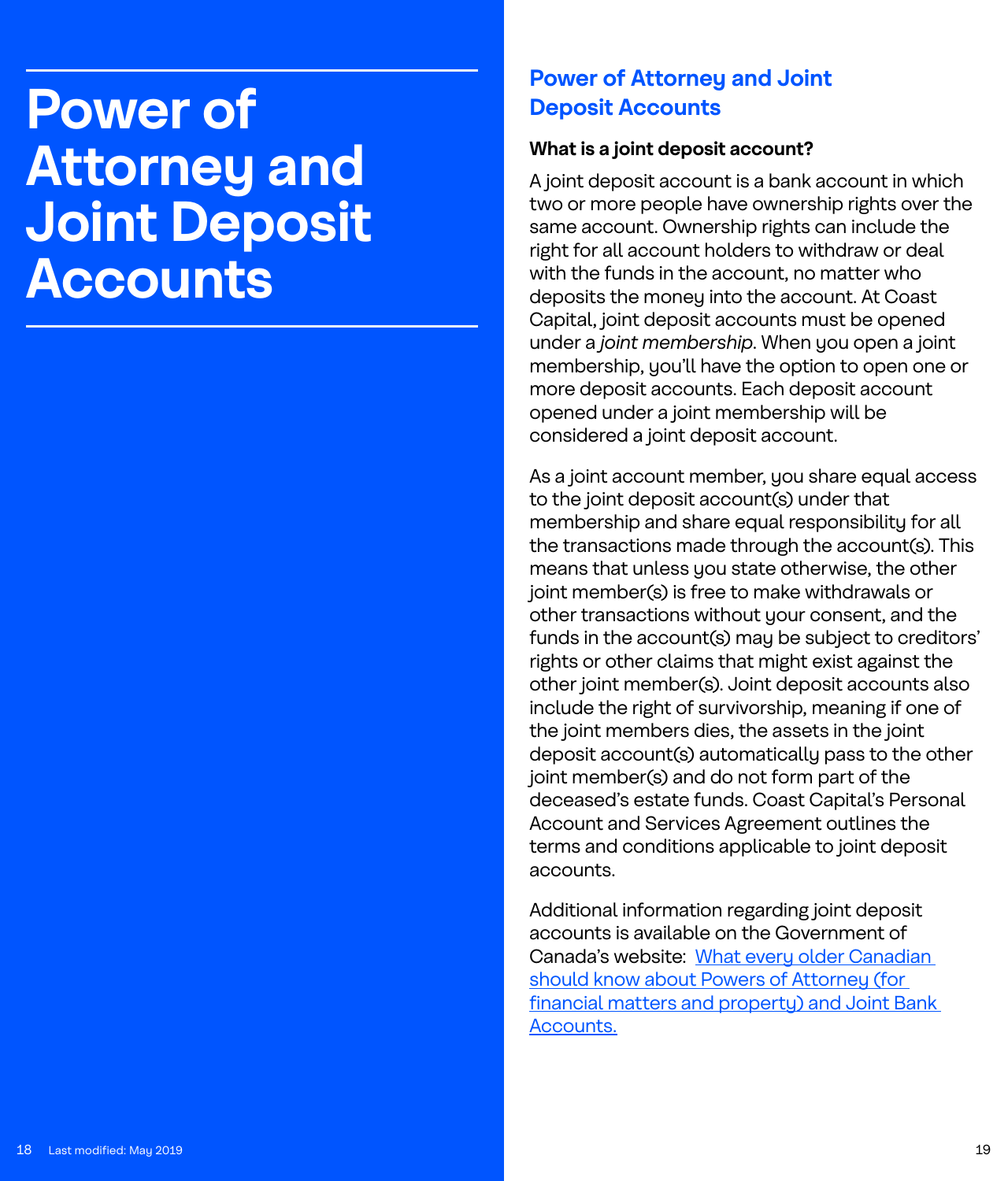### **What is a Power of Attorney?**

A Power of Attorney is a legal document that you sign to give one or more persons the authority to manage your money and property on your behalf. In most of Canada, the person(s) you appoint is called an "attorney". In spite of the term, the person(s) you choose does not have to be a lawyer, but should be someone you trust.

Among other requirements, you must be mentally capable at the time you sign any type of Power of Attorney for it to be valid. The legal definition of mental capacity may vary among provinces and territories, so we recommend consulting a lawyer before signing a Power of Attorney.

Additional information regarding Power of Attorney, including advantages, risks, and how to choose an attorney, is available on the Government of Canada's website: [What every older Canadian](https://www.canada.ca/en/employment-social-development/corporate/seniors/forum/power-attorney-financial.html)  [should know about Powers of Attorney \(for](https://www.canada.ca/en/employment-social-development/corporate/seniors/forum/power-attorney-financial.html)  [financial matters and property\) and Joint Bank](https://www.canada.ca/en/employment-social-development/corporate/seniors/forum/power-attorney-financial.html)  [Accounts.](https://www.canada.ca/en/employment-social-development/corporate/seniors/forum/power-attorney-financial.html)

### **What type of Power of Attorney do we accept?**

We do not offer our own form of Power of Attorney, but we would accept your own Power of Attorney, so long as it meets the following requirements:

- It is signed by you;
- It is witnessed and dated by a lawyer or notary;
- It complies with the formal requirements of the region where it was signed (province/ territory or foreign jurisdiction) and the region where it is accepted; and
- It is the original, notarized or certified true copy.

We will not accept a Power of Attorney that:

- does not meet one or more of the above requirements;
- would require us to monitor the attorney's activity;
- is unclear; or
- is from another financial institution, because it would not allow the attorney to conduct transactions with Coast Capital.

### **How to set up a Power of Attorney.**

When setting up a Power of Attorney with Coast Capital, you or your attorney will need to meet our standards for identification: you or your attorney will need to provide two pieces of acceptable identification, one of which must be governmentissued and include a photo. Refer to our website, [coastcapitalsavings.com,](http://coastcapitalsavings.com) for a list of acceptable customer identification. We also require a specimen signature from your attorney and an original or original notarized copy of your existing Power of Attorney. Your attorney may be added to your existing account(s) in accordance with the existing Power of Attorney, but your attorney cannot open a new membership on your behalf.

If a Power of Attorney or an attorney's instructions require further review, we will inform you or your attorney that a review is required and will provide a general timeline for the review. If the review is related to potential financial abuse or other illegal activity, we are not required to inform the attorney, and may in fact be prohibited from informing the attorney about the review.

### **How to cancel the Power of Attorney.**

The Power of Attorney can be cancelled at any time, as long as you're not mentally incapacitated. You will need to provide us with written notice indicating that you wish to cancel the Power of Attorney.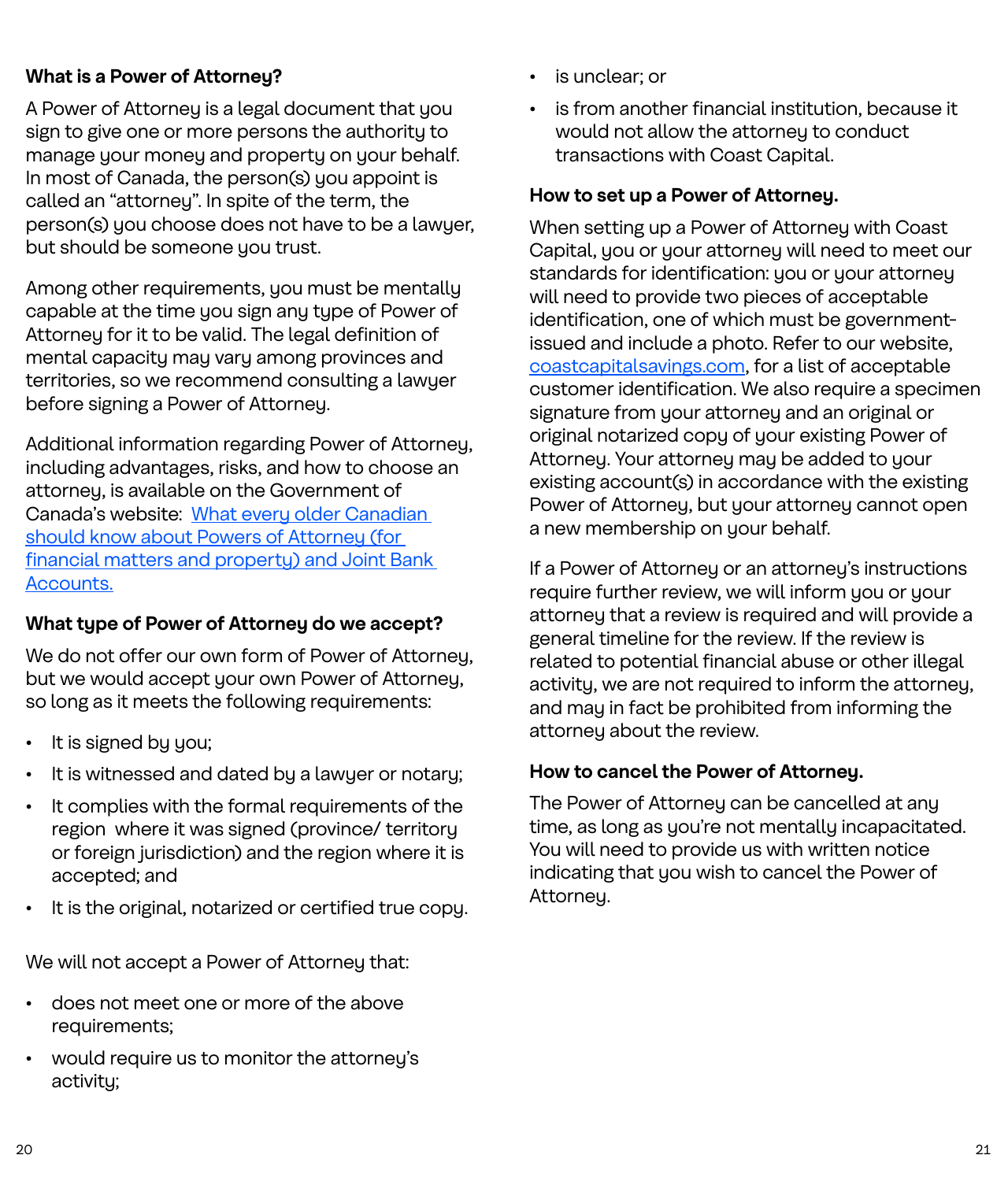### <span id="page-12-0"></span>**Modification or Replacement of Existing Products or Services**

### **Modification or Replacement of Existing Products or Services**

### **Documented Procedures**

### **Overview**

Coast Capital has specific procedures and timelines in place that comply with the FCAC's Commitment on Modification or Replacement of Existing Products or Services and the *Bank Act*  Consumer Protection Provisions. This applies to all service fee and product changes, whether they fall into the retail or business banking group.

### **Procedures**

A minimum of 60 days in advance, Coast Capital provides notice to our membership through print and e-statement inserts, branch collateral, website notifications, and online banking messaging. In instances where we are changing or replacing an existing product/service and are increasing the applicable charges, we will also draft personalized letters outlining the changes and the modified product/service to which we propose to move the member, the effective dates, and outline other available product and/or service options.

### **Product changes after notice.**

Should a member decide to change their product/ service or altogether cancel their product/service within the 90 days following the effective date, Coast Capital will promptly change or cancel the product/service and refund the difference in fees, if any, between the charges for the replacement or modified product/service and the charges for the product/service before the change.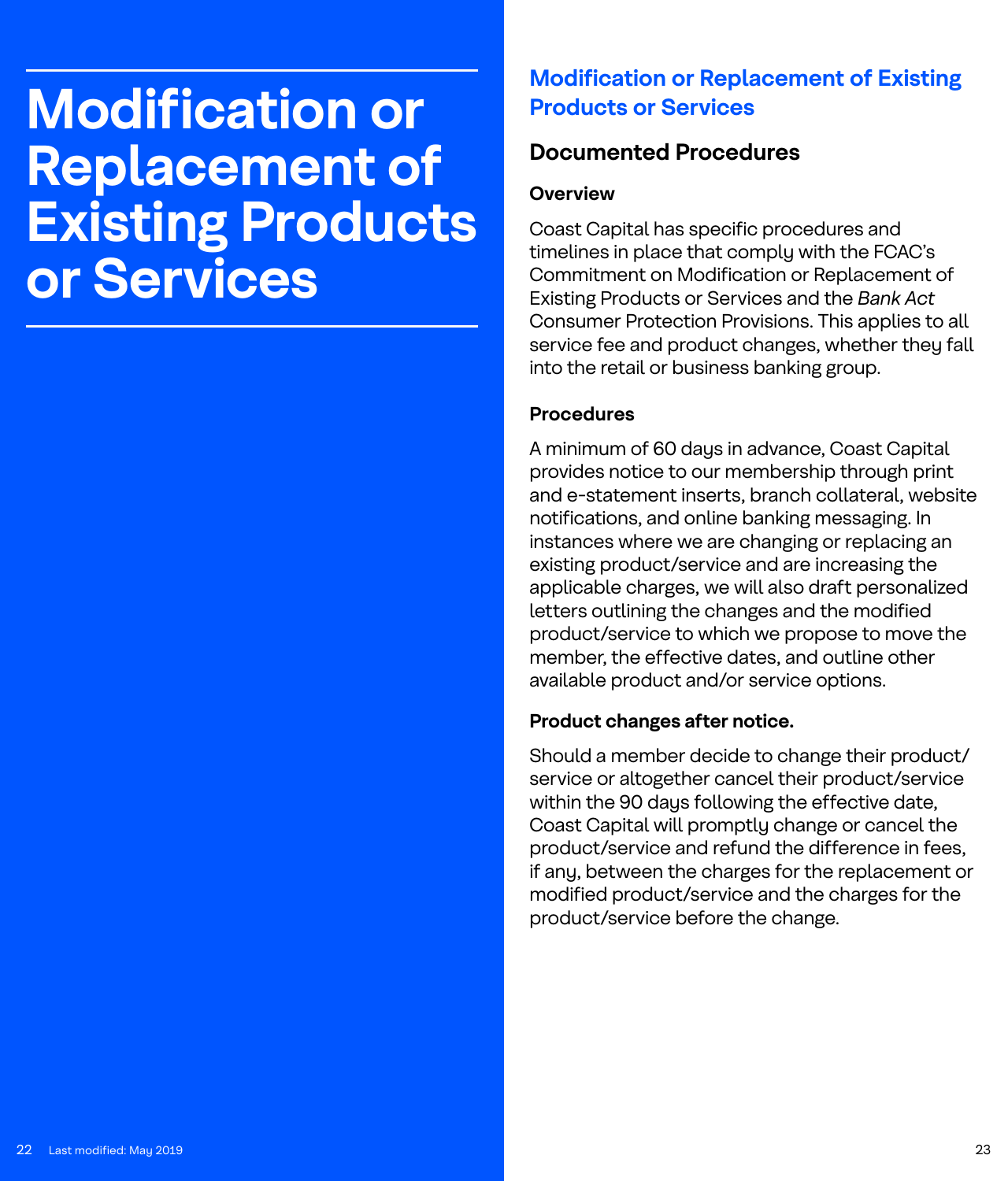### <span id="page-13-0"></span>**Resolving Your Complaint**

### **Resolving Your Complaint**

#### **Talk to us about your complaint.**

As a valued member of Coast Capital we appreciate your feedback and are committed to doing everything we can to resolve your complaint. Connect in person, by email or over the phone. Our frontline employees will work with you to attempt to resolve your complaint in a fair and consistent manner.

#### **For Coast Capital banking products:**

**Coast Capital Advice Centre**  Toll-free: 1.888.517.7000

**Find a Coast Capital branch**: [coastcapitalsavings.com/contact/](https://www.coastcapitalsavings.com/contact/find-a-branch) find-a-branch

#### **For Auto Equipment Finance:**

Auto Equipment Finance Toll-free: 1.877.375.2777

**Auto**: CoastAuto@coastcapitalsavings.com

**Equipment**: CService@coastcapitalsavings.com

### **Contacting a designated complaint handling team.**

If you are not satisfied with the resolution provided by our frontline employees, you may request that your complaint be escalated to the appropriate designated complaint handling team, or you may escalate the complaint directly.

If you are not provided with a resolution in 14 days of your complaint being communicated to us, we will escalate the complaint to a designated complaint handling team on your behalf.

Once received, a designated complaint handling team will continue working with you in an effort to provide you with a resolution to your complaint in a timely manner.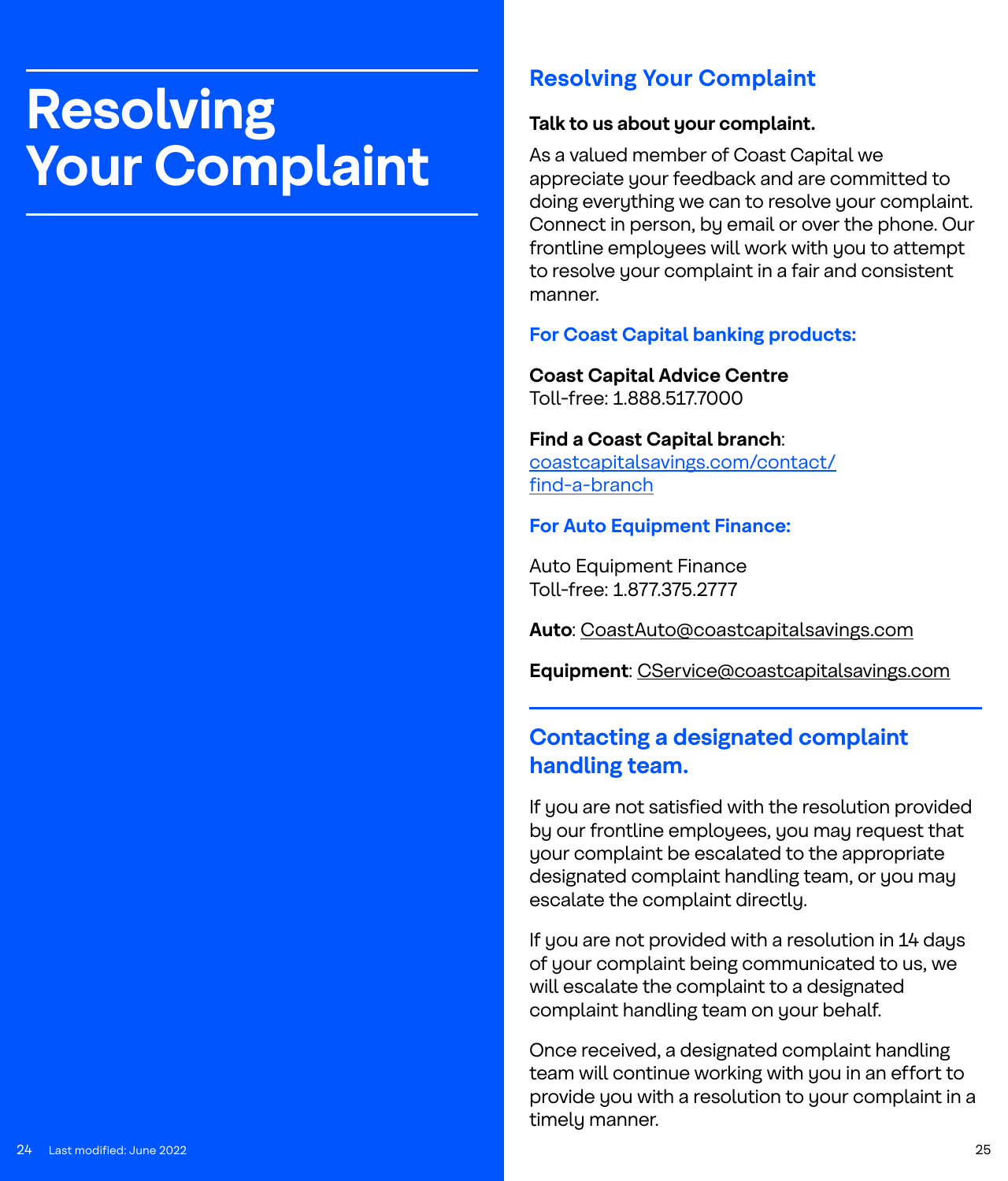### **For Coast Capital banking products:**

Member Relations Team #800-9900 King George Blvd Surrey, BC V3T 0K7 MemberRelationsTeam@coastcapitalsavings.com Local: 604.517.7764 Toll-free: 1.844.517.7764

### **For Auto Equipment Finance:**

Auto & Equipment Finance Relations Team Attn: Credit Review Specialist #800-9900 King George Blvd Surrey, BC V3T 0K7 AEFRelationsTeam@coastcapitalsavings.com Local: 604.293.0202 Toll-free: 1.877.293.0202

### **Contacting the Complaint Resolution Office.**

If you are not satisfied with the resolution provided by our designated complaint handling team, you may appeal the decision to Coast Capital's Complaint Resolution Office. The head of the Complaint Resolution Office is the most senior person responsible for escalated complaints within Coast Capital.

Complaint Resolution Office #800-9900 King George Blvd Surrey, BC V3T 0K7 complaintresolutionoffice@coastcapitalsavings.com Local: 604.517.7765 Toll-free: 1.844.517.7765

### **Contacting the external complaint body.**

You may contact the Ombudsman for Banking Services and Investments (OBSI) if:

1. You are not satisfied with the final decision from the Coast Capital Complaint Resolution Office. Please keep in mind that the OBSI requires you to submit your complaint within 180 days after receipt of the final decision from the Complaint Resolution Office.

2. Your complaint has not been resolved within 56 days of Coast Capital receiving your complaint.

Ombudsman for Banking Services and Investments 401 Bay Street, Suite 1505 PO Box 5, Toronto, ON M5H 2Y4 ombudsman@obsi.ca [www.obsi.ca](http://www.obsi.ca) Toll-free: 1.888.451.4519

### **Contacting a regulatory body.**

The Financial Consumer Agency of Canada (FCAC) supervises federally regulated financial institutions for compliance with consumer provisions. While the FCAC does not resolve complaints, you may contact FCAC at any time for more information about complaint handling requirements:

Financial Consumer Agency of Canada 427 Laurier Avenue West, 6th Floor Ottawa, ON K1R 1B9 [www.fcac-acfc.gc.ca](https://www.canada.ca/en/financial-consumer-agency.html) Consumer Contact Centre: 1.866.461.3222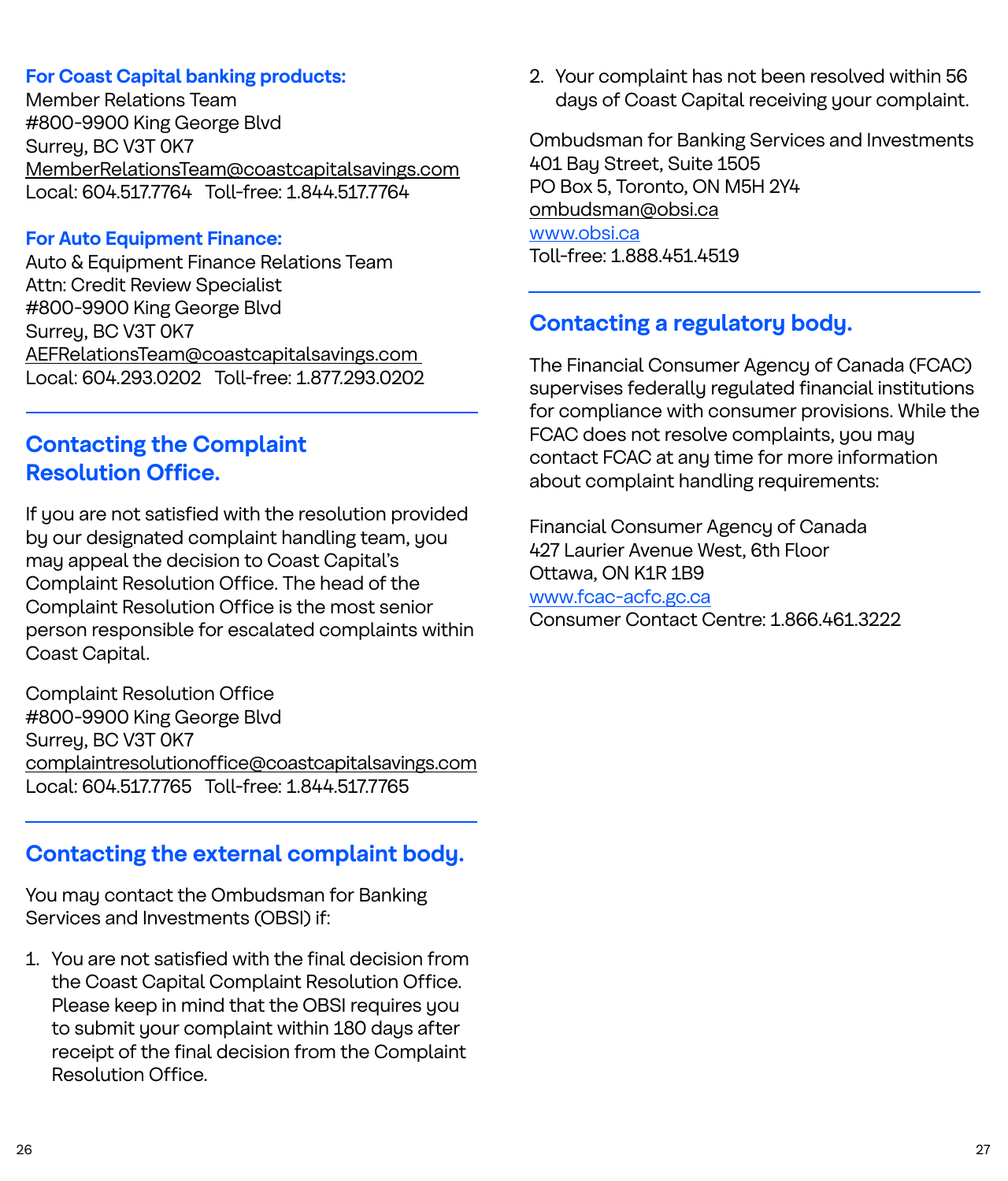### <span id="page-15-0"></span>**Codes of Conduct and Public Commitments**

Coast Capital has adopted a number of voluntary codes of conduct and public commitments designed to protect our members' interests. The codes and commitments establish the standards you can expect when doing business with Coast Capital.

- 1. [Canadian Code of Practice for Consumer](https://www.canada.ca/en/financial-consumer-agency/services/industry/laws-regulations/debit-card-code-conduct.html)  [Debit Card Services](https://www.canada.ca/en/financial-consumer-agency/services/industry/laws-regulations/debit-card-code-conduct.html)
- 2. Online Pauments
- 3. [Guidelines for Transfers of Registered Plans](https://cba.ca/Assets/CBA/Documents/Files/Article%20Category/PDF/new-vol_20090000b_guidelinesfortransfersofplans_en.pdf)
- 4. [CBA Code of Conduct for Authorized](https://www.cba.ca/Assets/CBA/Documents/Files/Article%20Category/PDF/vol_20090000_authorizedinsuranceactivities_en.pdf)  [Insurance Activities](https://www.cba.ca/Assets/CBA/Documents/Files/Article%20Category/PDF/vol_20090000_authorizedinsuranceactivities_en.pdf)
- 5. [Principles of Consumer Protection for](https://cba.ca/Assets/CBA/Documents/Files/Article%20Category/PDF/vol_20090000_consumerprotectionelectroniccommerce_en.pdf)  [Electronic Commerce: A Canadian Framework](https://cba.ca/Assets/CBA/Documents/Files/Article%20Category/PDF/vol_20090000_consumerprotectionelectroniccommerce_en.pdf)
- 6. [Plain Language Mortgage Documents CBA](https://cba.ca/Assets/CBA/Documents/Files/Article%20Category/PDF/vol_20040929_plainlanguagemortgagedocument_en.pdf)  **[Commitment](https://cba.ca/Assets/CBA/Documents/Files/Article%20Category/PDF/vol_20040929_plainlanguagemortgagedocument_en.pdf)**
- 7. [Low-Cost and No-Cost Bank Accounts](https://www.canada.ca/en/financial-consumer-agency/services/industry/laws-regulations/low-cost-account-guidelines.html)
- 8. [Code of Conduct for the Credit and Debit Card](https://www.canada.ca/en/financial-consumer-agency/services/industry/laws-regulations/credit-debit-code-conduct.html)  [Industry in Canada](https://www.canada.ca/en/financial-consumer-agency/services/industry/laws-regulations/credit-debit-code-conduct.html)
- 9. [Code of Conduct for Bank Relations with Small](https://www.cba.ca/Assets/CBA/Documents/Files/Article%20Category/PDF/vol_20090403_bankrelationssmes_en.pdf)  [and Medium-sized Businesses](https://www.cba.ca/Assets/CBA/Documents/Files/Article%20Category/PDF/vol_20090403_bankrelationssmes_en.pdf)
- 10. [Commitment on Modified or Replacement of](https://cba.ca/Assets/CBA/Documents/Files/Article%20Category/PDF/vol_20120801_morps_en.pdf)  [Existing Products & Services](https://cba.ca/Assets/CBA/Documents/Files/Article%20Category/PDF/vol_20120801_morps_en.pdf)
- 11. [Code of Conduct for Federally Regulated](https://www.canada.ca/en/financial-consumer-agency/services/industry/laws-regulations/mortgage-prepayment-information-code.html)  [Financial Institutions – Mortgage Prepayment](https://www.canada.ca/en/financial-consumer-agency/services/industry/laws-regulations/mortgage-prepayment-information-code.html)  [Information](https://www.canada.ca/en/financial-consumer-agency/services/industry/laws-regulations/mortgage-prepayment-information-code.html)
- 12. [Commitment to Provide Information on](https://www.cba.ca/Assets/CBA/Documents/Files/Article%20Category/PDF/vol-mortgage-security-en.pdf
)  [Mortgage Security](https://www.cba.ca/Assets/CBA/Documents/Files/Article%20Category/PDF/vol-mortgage-security-en.pdf
)
- 13. [Commitment on Powers of Attorney and Joint](https://www.cba.ca/Assets/CBA/Documents/Files/Article%20Category/PDF/vol-poa-joint-account-en.pdf
)  [Deposit Accounts](https://www.cba.ca/Assets/CBA/Documents/Files/Article%20Category/PDF/vol-poa-joint-account-en.pdf
)
- 14. [Code of Conduct for the Delivery of Banking](https://cba.ca/Assets/CBA/Documents/Files/Article%20Category/PDF/vol-seniors-en.pdf)  [Services to Seniors](https://cba.ca/Assets/CBA/Documents/Files/Article%20Category/PDF/vol-seniors-en.pdf)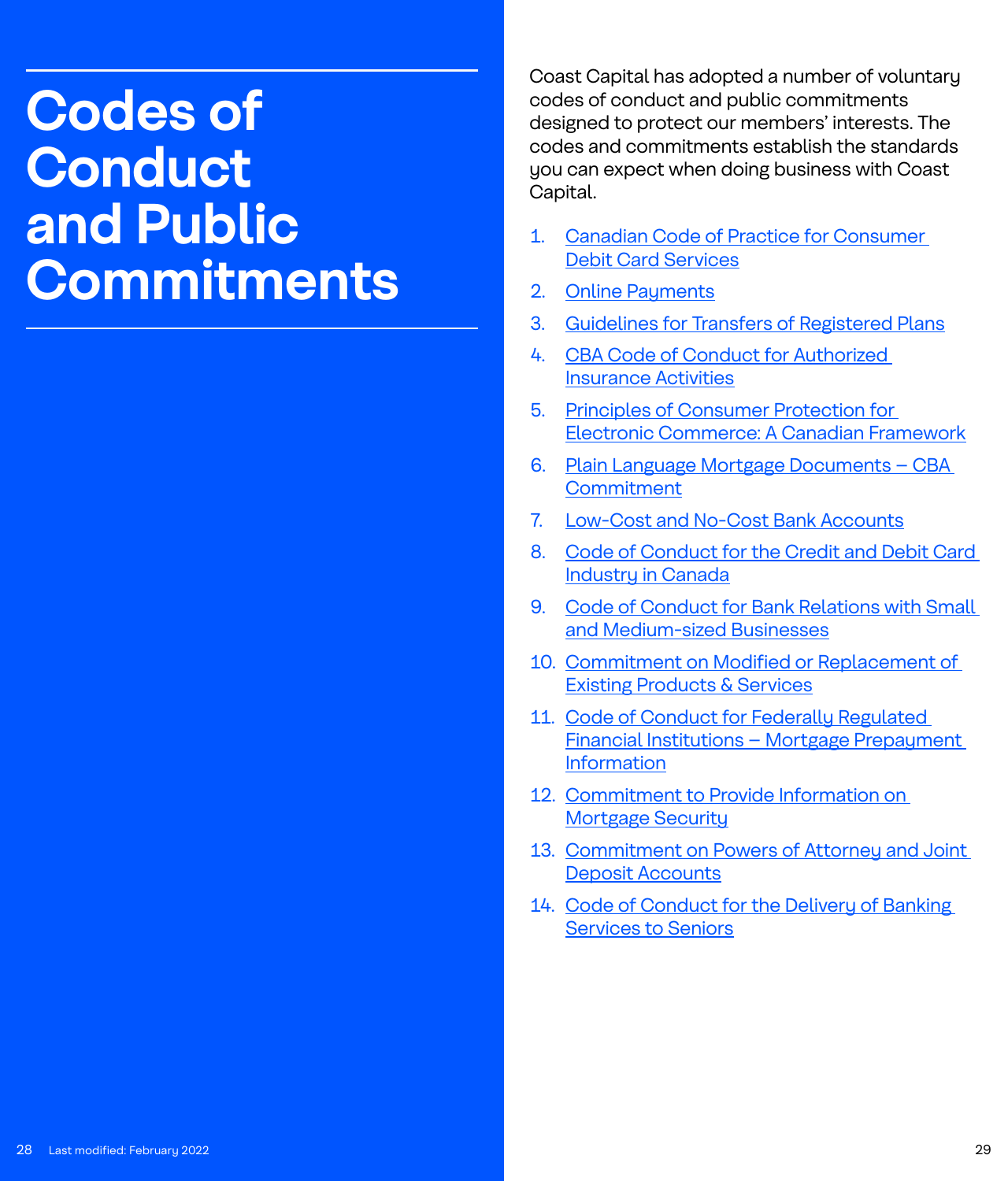### <span id="page-16-0"></span>**About Our Privacy Policy**

### **About Our Privacy Policy**

### **Your privacy is our priority.**

As a member of Coast Capital<sup>2</sup>, you trust us with your personal information and it's important to us that we maintain your trust. We're committed to maintaining the security, confidentiality and privacy of your personal information.

Our Customer Privacy Policy, developed in accordance with privacy laws, is in place to protect your personal information. This brochure answers some common questions about the use of your personal information. To review a copy of our full Coast Capital Customer Privacy Policy, visit any branch or visit [coastcapitalsavings.com/Privacy](http://coastcapitalsavings.com/Privacy).

The information we collect from you depends on the specific products and services you request. Most of the information we collect about you is received directly from you such as your name, Social Insurance Number, address, date of birth, and occupation. We also collect contact information such as your phone number or email address.

### **How we use and protect your personal information.**

#### **How do we obtain your consent?**

Before we collect, use or disclose your information, we will obtain your consent, except in accordance with privacy laws. We will only make your consent a condition of obtaining a product or service when it is reasonably required for us to provide that product or service. Consent can be obtained verbally, electronically or in writing. It may also, in some circumstances, be implied, such as when you leave a telephone number and request that we call you. You can also give express consent through an authorized representative such as a lawyer, agent or broker.

30 31 Equipment Finance Ltd., Travelers Finance Ltd. and Travelers Leasing Ltd.2 Coast Capital is defined as Coast Capital Savings Federal Credit Union and the Coast Capital Savings Group of Companies. The Coast Capital Savings Group of Companies is comprised of Coast Capital Savings Federal Credit Union and each of its subsidiaries, affiliates, divisions, and other associated companies. For clarity, this includes Coast Capital Financial Management Ltd., Coast Capital Wealth Management Ltd., Coast Capital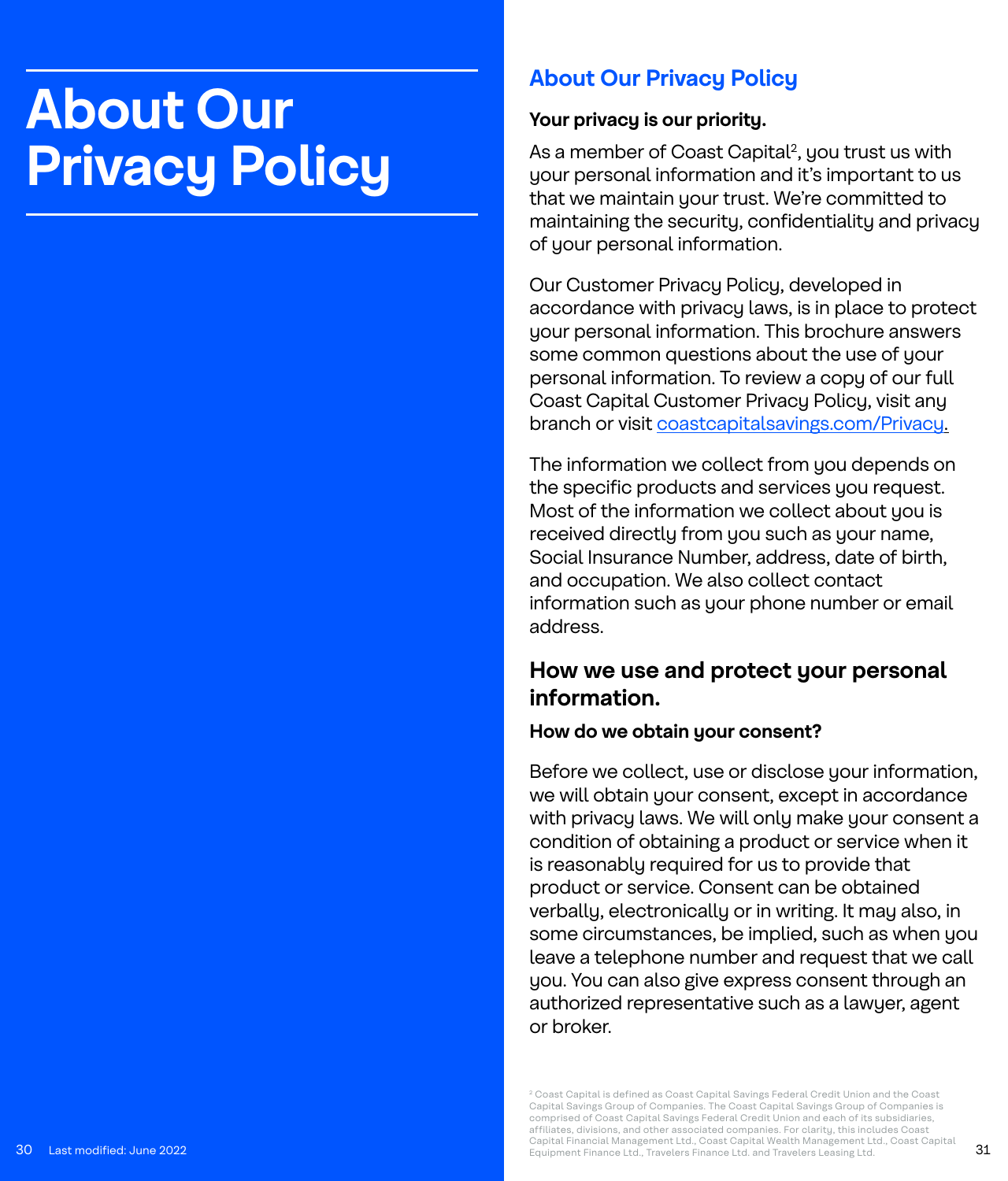### **How is your personal information used?**

We use personal information in order to establish your identity, protect you and us from fraud or error, to comply with legal and regulatory requirements, and to provide and administer the products and services, you request. Your personal information may also be used to help us understand your needs and eligibility for products and services, and to recommend suitable products or services. More information can be found in our full Coast Capital Customer Privacy Policy - visit any branch or [coastcapitalsavings.com/Privacy.](http://coastcapitalsavings.com/Privacy)

### **How do we safeguard your personal information?**

We protect your information against unauthorized access, collection, use, disclosure, copying, modification, disposal or similar risks using thorough and reasonable safeguards, training, and security measures.

### **Do we share your personal information with other companies?**

When necessary, we will share information with credit bureaus or suppliers such as computer data service providers, cheque printers, card manufacturers or market researchers. Contractual agreements are in place with these suppliers to ensure all information is kept secure and confidential. Under no circumstances do we sell or give customer lists to other companies. More information can be found in our full Coast Capital Customer Privacy Policy - visit any branch or [coastcapitalsavings.com/Privacy](http://coastcapitalsavings.com/Privacy).

### **How do you opt out?**

We understand that you may not want us to use your information in certain ways. That's why, where possible, we give you the choice to opt out of having your information shared. To do this, simply visit a Coast Capital branch and complete a form indicating your privacy choices. Withholding consent to certain uses of information may restrict our ability to provide you with a particular product

or service. If so, we will explain the situation to help you with your decision.

### **What happens if you opt out of sharing information for marketing purposes?**

If you choose this option, you will no longer receive information on such things as special offers, new products, financial advice, newsletters, or information on community and special events. We will continue to send what we are required by law such as account statements and notice of general meetings of members. If you receive your account statement by mail, you will also continue to receive promotional or informational inserts.

### **How can you access your information?**

Much of the information we have about you is available on your account statements, Coast Online or Coast Mobile® Banking. You can request access to your information at a branch or by calling our Advice Centre where staff will complete the Access to Information Request Form and forward it to the Privacy Office on your behalf. Individuals can also write directly to the Privacy Office to request their information. Unless prevented by law, we can provide you with the information we have under our control, including how we have used it and who we may have shared it with.

### **How long do we keep your information?**

Your information will be retained as required for legal or business purposes. In most cases, the government requires us to keep a record of your Social Insurance Number for tax reporting purposes. When your information is no longer required, we will then destroy it or make it unidentifiable to prevent unauthorized access.

### **How do we keep your information current?**

We take reasonable steps to ensure your information is accurate and current, but you can help by informing us when the information in our control is not current or contains an error.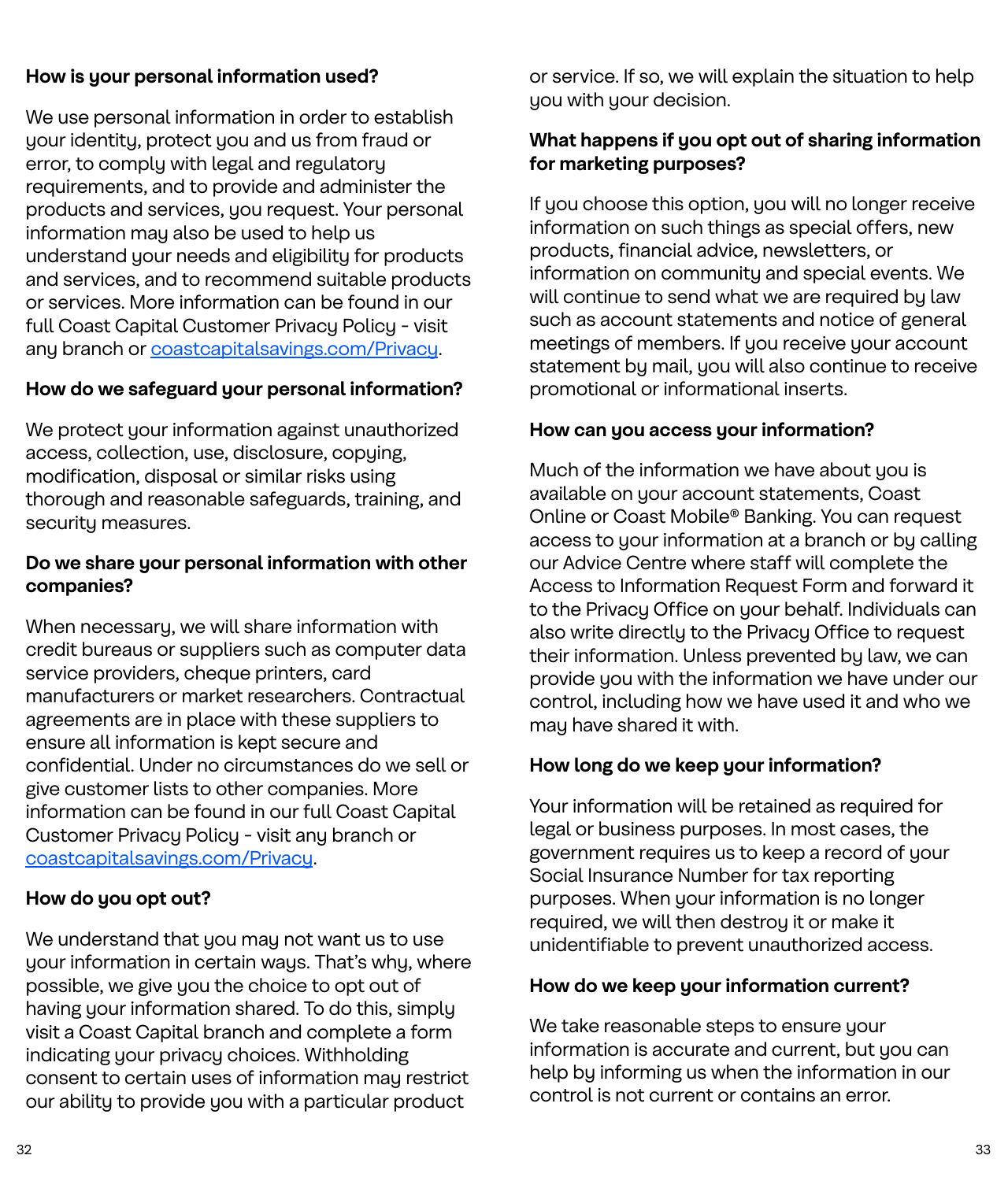#### **How to contact us.**

Our Privacy Office oversees compliance with our Policy and privacy laws. One of the Privacy Office's duties is to respond to your inquiries. Please contact us if you have questions about your privacy or our Policy, or if you have a complaint about our collection, use or disclosure of your information.

Privacy Office, Coast Capital #800 - 9900 King George Blvd. Surrey, BC V3T 0K7 centralprivacy.office@coastcapitalsavings.com Toll-free: **1.888.517.7000** 

### **Contact the Office of Privacy Commissioner of Canada.**

We like to work with you to resolve any privacy concerns you have; however, if you are still unsatisfied with our decision, process, or complaint management, you may contact the Office of Privacy Commissioner of Canada at:

Office of the Privacy Commissioner of Canada 30 Victoria Street Gatineau, Quebec K1A 1H3 Toll-free: **1.800.282.1376** [www.priv.gc.ca/en](http://www.priv.gc.ca/en)

This page intentionally left blank.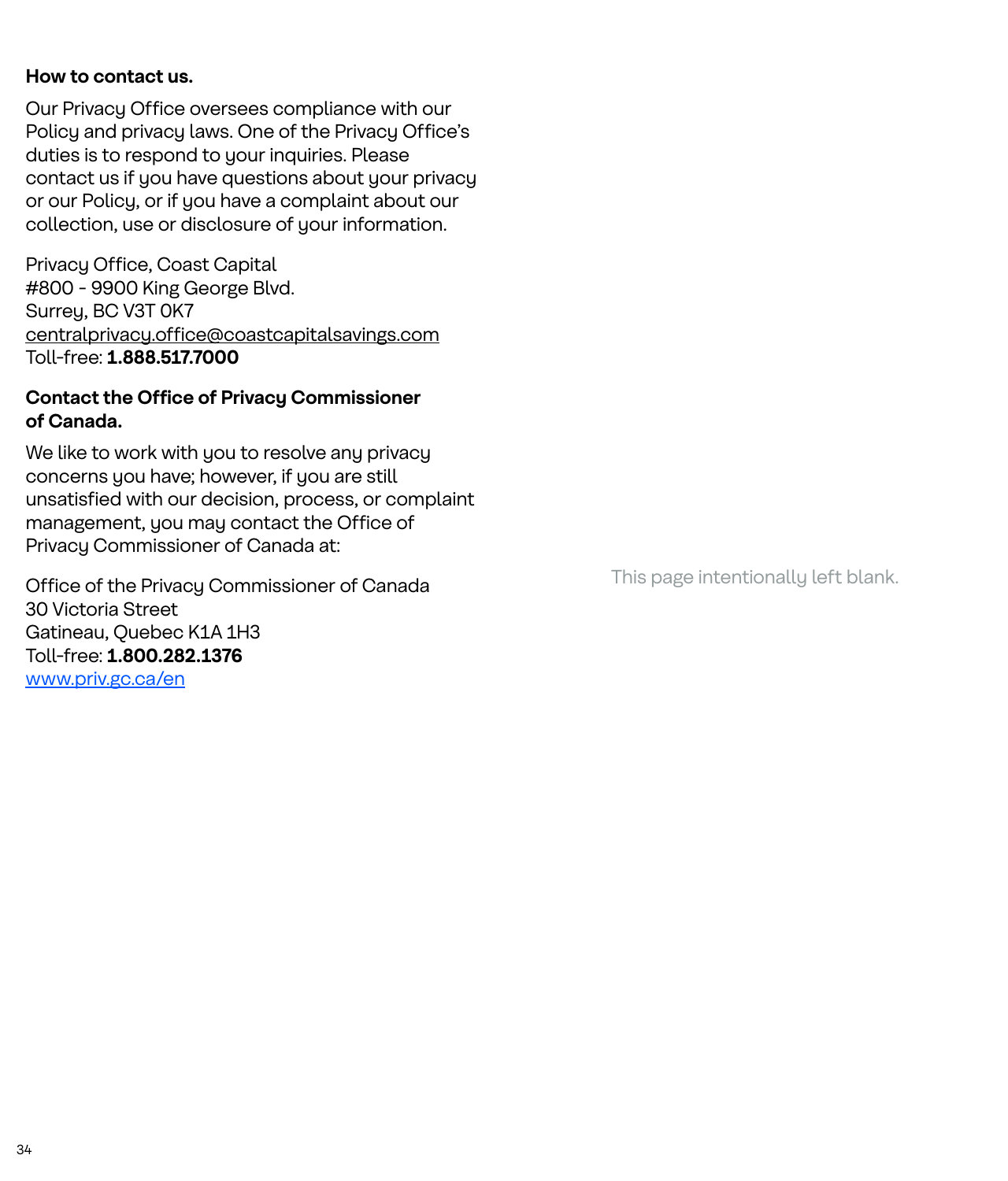<span id="page-19-0"></span>This page intentionally left blank. This page intentionally left blank.